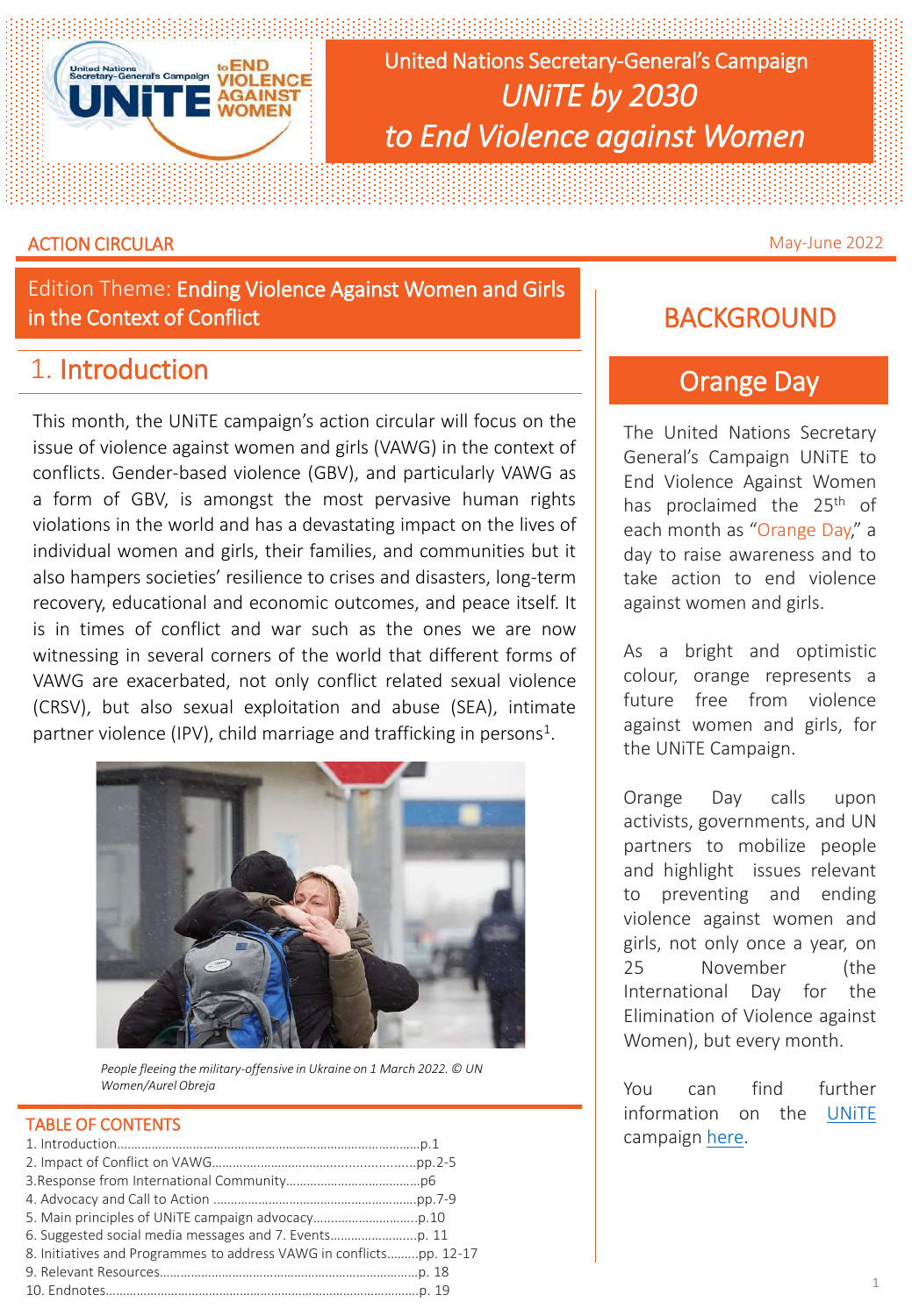

VAWG is rooted in patriarchal gender norms, structural inequalities and unequal power dynamics between men and women, all of which are exacerbated during a conflict or crisis. In these contexts, VAWG is further intensified due to a breakdown of gender roles and societal norms, an erosion of the rule of law and security resulting in a climate of impunity combined with increased economic and psychosocial pressures. The "Shadow [Pandemic](https://www.unwomen.org/en/news/in-focus/in-focus-gender-equality-in-covid-19-response/violence-against-women-during-covid-19)" of VAWG during COVID-19 illustrated the surge of violence that occurs during crises. UN Women's Rapid Gender Assessment which found that 1 in 4 women felt less safe in their homes as domestic disputes became more frequent; 6 out of 10 women felt sexual harassment had worsened and 7 out of 10 felt that physical or verbal abuse from their partner has become more common<sup>2</sup>. There is growing evidence that conflict, and its consequences such as mass displacement, loss of education and income as well as social protection increases the vulnerability of women and girls to numerous forms of violence<sup>3</sup>.



*People flee the military offensive in Ukraine, seeking refuge in Moldova or transiting the country on their way to Romania and other EU countries. © UN Women/Aurel Obreja*

#### *Conflict Related Sexual Violence (CRSV) and Sexual Exploitation and Abuse (SEA)*

CRSV can be weaponized to demoralise communities, force displacement and threaten social cohesion and identity<sup>4</sup>. We are witnessing

these disturbing patterns being played out in many countries in the world. Definitions of CRSV include rape, sexual slavery, enforced prostitution, forced pregnancy, enforced sterilization, or any other form of sexual violence of comparable gravity perpetrated against women, men, girls or boys that is directly or indirectly linked to a conflict<sup>5</sup>.



**Conflict affects** women, girls, boys and men differently.

**WOMENEE** 

The UN report of the [Secretary-General](https://www.un.org/sexualviolenceinconflict/factsheet-2021-report-of-the-secretary-general-on-crsv/) on CRSV shows that in 2021 alone, women and girls accounted for 97% of the 3,293 reported cases of CRSV<sup>6</sup> from across 18 countries designated as conflict-settings, post-conflict situations and situations of concern. While the data from this report conveys the severity and brutality of verified incidents, it does not reflect the global scale or prevalence of CRSV.

Furthermore, sexual exploitation and abuse (SEA) by actors providing aid and assistance is also exacerbated during conflict and is also considered a form of CRSV and there are growing reports of SEA being committed by security forces in conflict settings. 7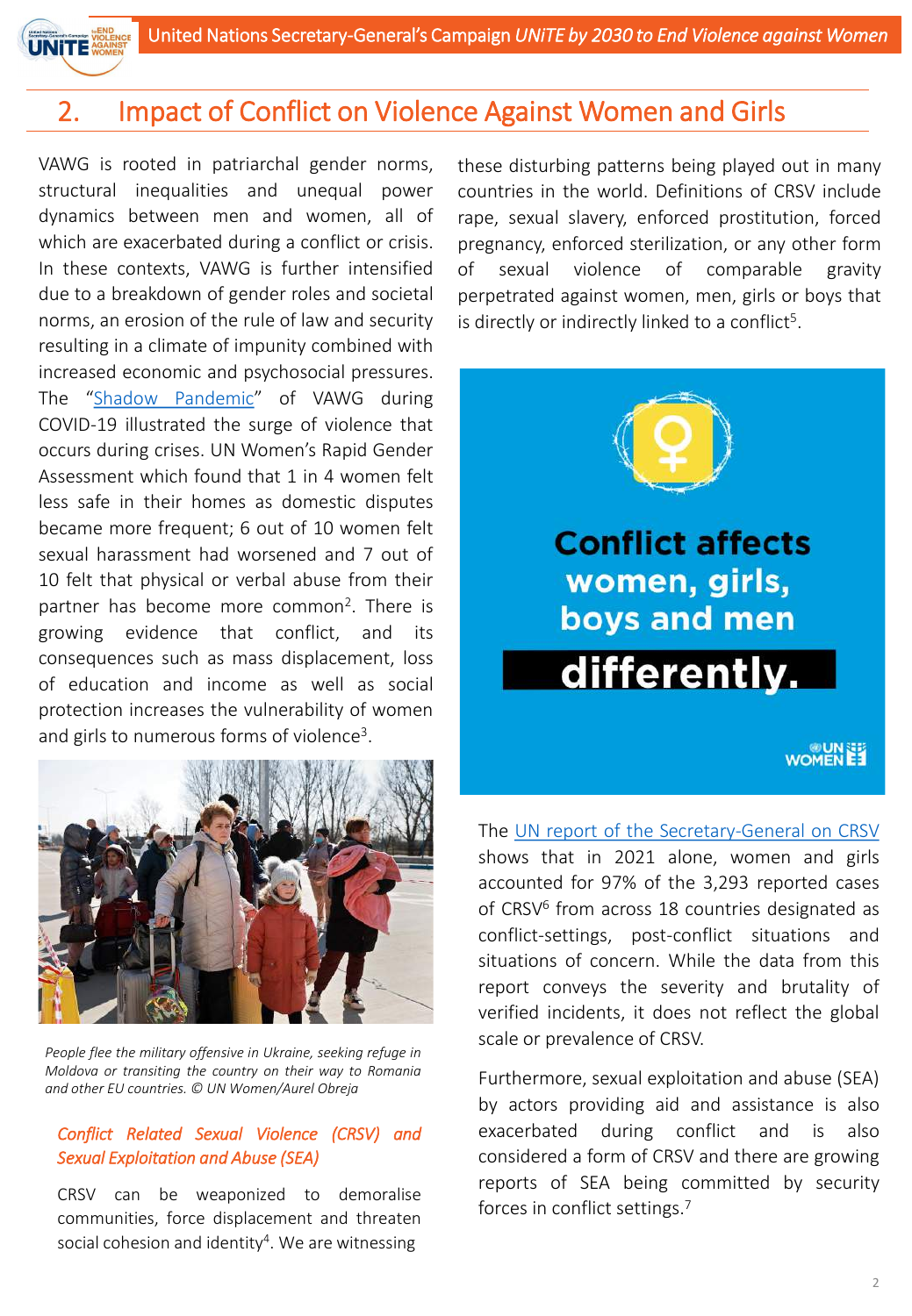## *Intimate Partner Violence (IPV)*

**UNITE** 

IPV is one of the most prevalent forms of VAWG, even in conflict settings. Research conducted in South Sudan found that indirect experiences of conflict are linked to increases in IPV, with 65% of women and girls from some of the conflict affected sites having experienced sexual and/or physical violence in their lifetime. <sup>8</sup> Similarly, research from several countries shows that both women's and men's experience of trauma in war is associated with a greater risk of women experiencing IPV perpetrated by men.<sup>9</sup>

For instance, in Afghanistan, a study showed that the trauma experienced by Afghan women as a result of decades of conflict was a key driver of IPV. 10

It is important to recognise that the impact of conflict is felt long after the conflict is over. A study conducted by the World Bank on conflict, displacement and GBV among displaced women in Democratic Republic of Congo (DRC) showed that increased exposure to sexual violence and displacement increases the likelihood of experiencing IPV in a lifetime. <sup>11</sup>

## *Human trafficking and Child Marriage*

Trafficking in persons, especially of women and girls for the purposes of sexual exploitation also increases during conflict<sup>12</sup> often driven by economic pressures amplified by conflict. For example, reports suggest that within a month of the Ukrainian crisis searches for pornography related to Ukrainian women increased by 600% and the demand for Ukrainian escorts has increased by 300%. 13



Child marriage or early marriage also increases during conflict and crises.<sup>14</sup> In 2017, 12 out of the 20 countries with the highest child marriage prevalence rates were in the midst of the most severe humanitarian crises. 15 Furthermore, studies found a 20% increase in child marriage in Yemen<sup>16</sup> and South Sudan<sup>17</sup> as a result of the conflict. The forced marriage of girls to armed fighters was also reported in the Syrian and Iraqi conflicts, often as a result of coercion but also as a negative coping mechanism as families deal with increased economic hardship. 18

## *Impact of conflict on specific groups of women and girls*

The risks of VAWG impact disproportionately women and girls who belong to marginalised groups such as indigenous, ethnic and religious minorities, older women, young women and girls, unaccompanied children, those belonging to the LGBTQI+ community and those living with illness or disability are often most affected by conflict and face the greatest barriers in accessing services. 19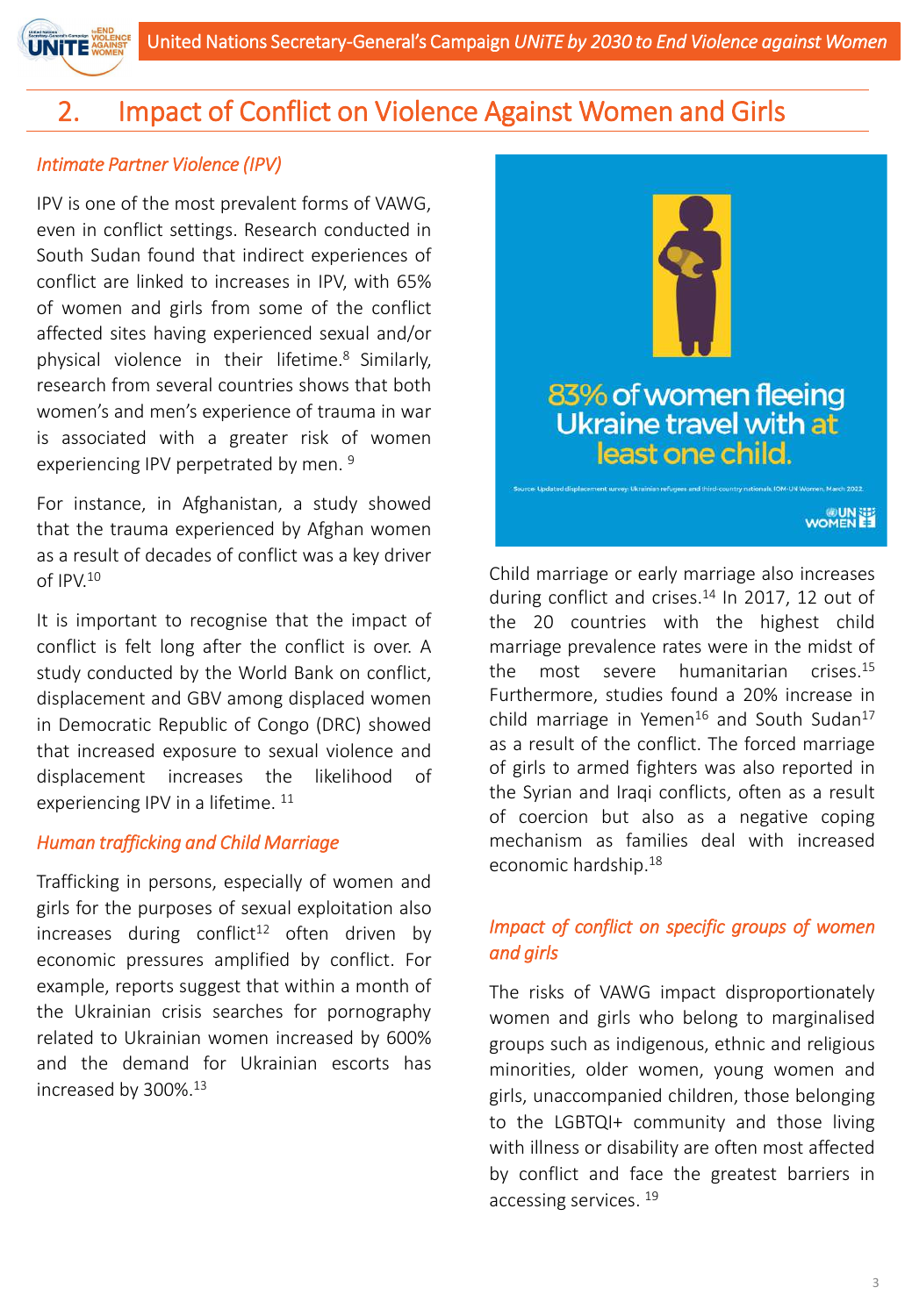

"Globally women and girls with disabilities are two or three times more likely to experience GBV, abuse and exploitation –

## especially during conflict."

– *Caroline Atim, Director of South Sudan Women with Disabilities* <sup>20</sup>

In addition, women human rights defenders, journalists and women leaders are also targeted for speaking out about human rights violations committed by warring parties and acts of war committed against women and children. This is a worrying trend that is being seen globally according to UN Special Rapporteur on the situation of human rights defenders. 21

#### *Impact on Essential Services during conflict*

During conflict, access to services is often impacted as it becomes more dangerous to move around. Priorities shift to deal with the crisis and the rule of law is weaker leading to increased impunity for perpetrators.<sup>22</sup> Furthermore, the type of services that needs to be provided in conflict settings often evolve and may require different expertise, for example, responding to CRSV. <sup>23</sup> The stigma and risks of formally reporting cases of VAWG may be exacerbated during conflict, especially if confidentiality is not prioritised, as seen in South Sudan<sup>24</sup> and Ukraine. <sup>25</sup>

In Ukraine, CSOs have reported increases in domestic violence, trafficking in persons and sexual harassment in public spaces following the onset of the conflict<sup>26</sup> leading to an increase in demand for essential services. Funding for local organisations, especially women's rights organisations (WROs), needs to be prioritised<sup>27</sup> and recognised as lifesaving, especially supporting specialised service providers that meet the health, psychosocial and economic needs of survivors. 28

Addressing VAWG in Ukraine: Interview with Iryna Pavlyk, GBV specialist from UN Women Country Office, Ukraine

## What are the biggest challenges and risks to address VAWG in current Ukrainian crisis?

*The risks of violence against women and girls are rising with the military conflict in Ukraine still ongoing alongside huge population movements, with the majority being women and children.*

*Access to services is severely limited with many shelters being converted to accommodate the displaced population, while the court system does not prioritize domestic violence and gender-based violence cases. In particular, the diverting of the national police to a military operation, leaves a gap when it comes to responding to domestic violence, as police officers were the first point of contact for survivors. According to the Rapid Gender [Analysis of Ukraine conducted by UN Women](https://www.unwomen.org/en/digital-library/publications/2022/04/rapid-gender-analysis-of-ukraine-secondary-data-review)  and Care International the police are no longer recording cases of domestic violence and sometimes do not respond to calls.*

*Women are increasingly concerned about their physical safety and avoid going out in the street after dark due to large numbers of military men in the streets, lack of streetlights, and there are reports of sexual violence and rape in the streets.*

*Contd…*



*VOU ARE NOT ALONE*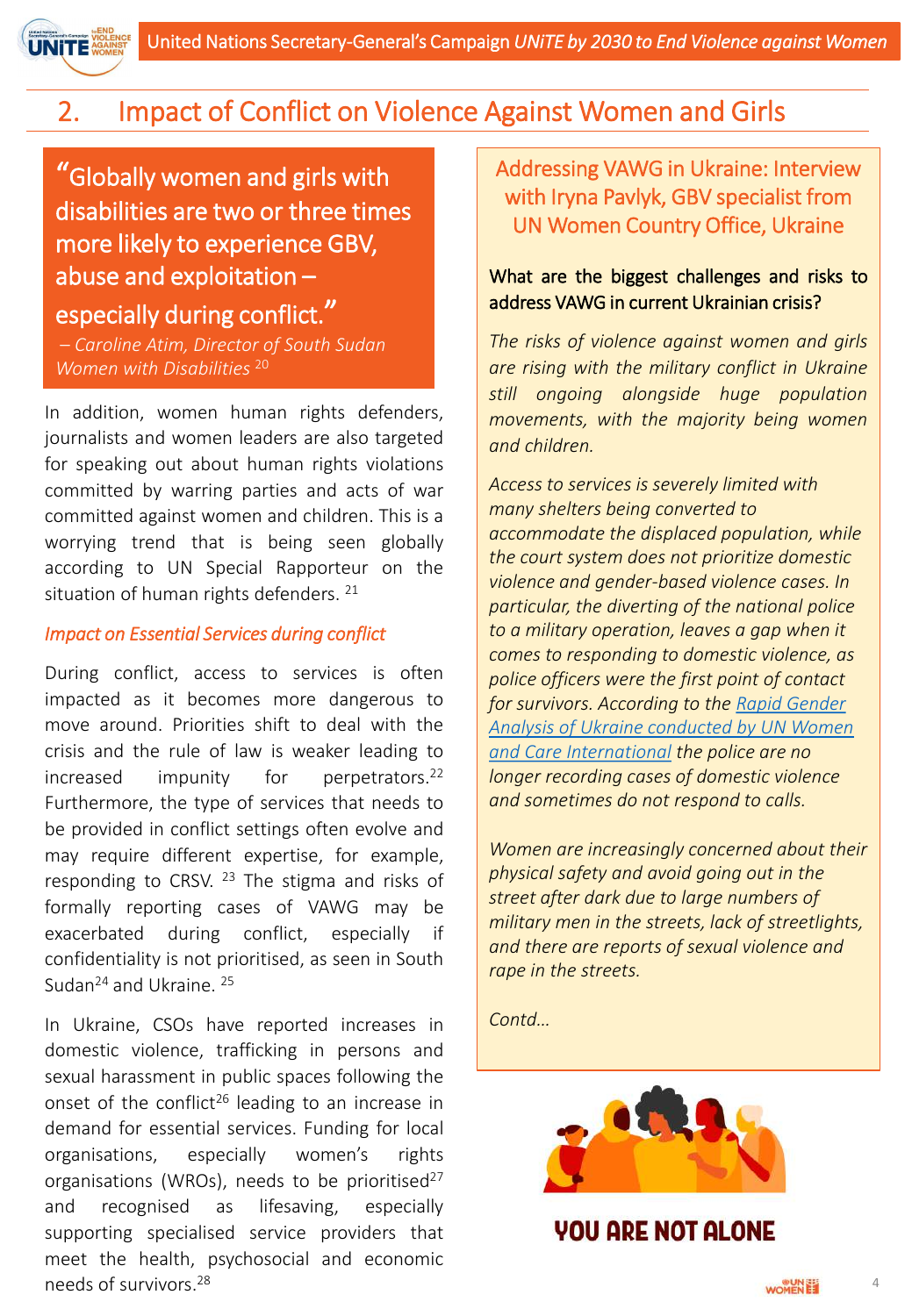

#### What do you think the UN system could strengthen in its response to VAWG?

There is an immediate need for all stakeholders to build capacity on preventing and responding to GBV in *emergencies, in particular to CRSV. The available services are scarce and need to strengthen victimcentred approaches, particularly when it comes to confidentiality and data protection. Survivors should* be able to access all the assistance they need in one place including medical help, legal aid, psychological *and social support and humanitarian assistance to move to safer areas, which is not always possible due to high security risks, lack of fuel, broken roads, mined areas, blown up bridges etc.*

*DV referral pathways need to be set up and include women activists, survivors and women's rights organisations. GBV prevention and response should have protection at its core, recognising the different needs of women, including women with disabilities, women and marginalized and excluded groups. Many women are left behind, in particular HIV positive women, Roma women, women who identify as LBTQI+ among others.*

#### What are your calls to action to the international community and other stakeholders?

*Advocacy is needed to ensure:*

- *the humanitarian response is also gender-responsive, leaving no behind, and based on a human rights and survivor centred approach.*
- *Ukraine's ratification of the Istanbul Convention for effective prevention and response to GBV, sexual harassment and other forms of sexual violence against women in public places*
- *Ukraine's ratification of the Rome Statute of the International Criminal Court to enable effective documenting and investigating of war crimes including CRSV*.



*A scene from the Palanca-Maiaki-Udobnoe border crossing point, between the Republic of Moldova and Ukraine on 15 March 2022. © UN Women/Aurel Obreja*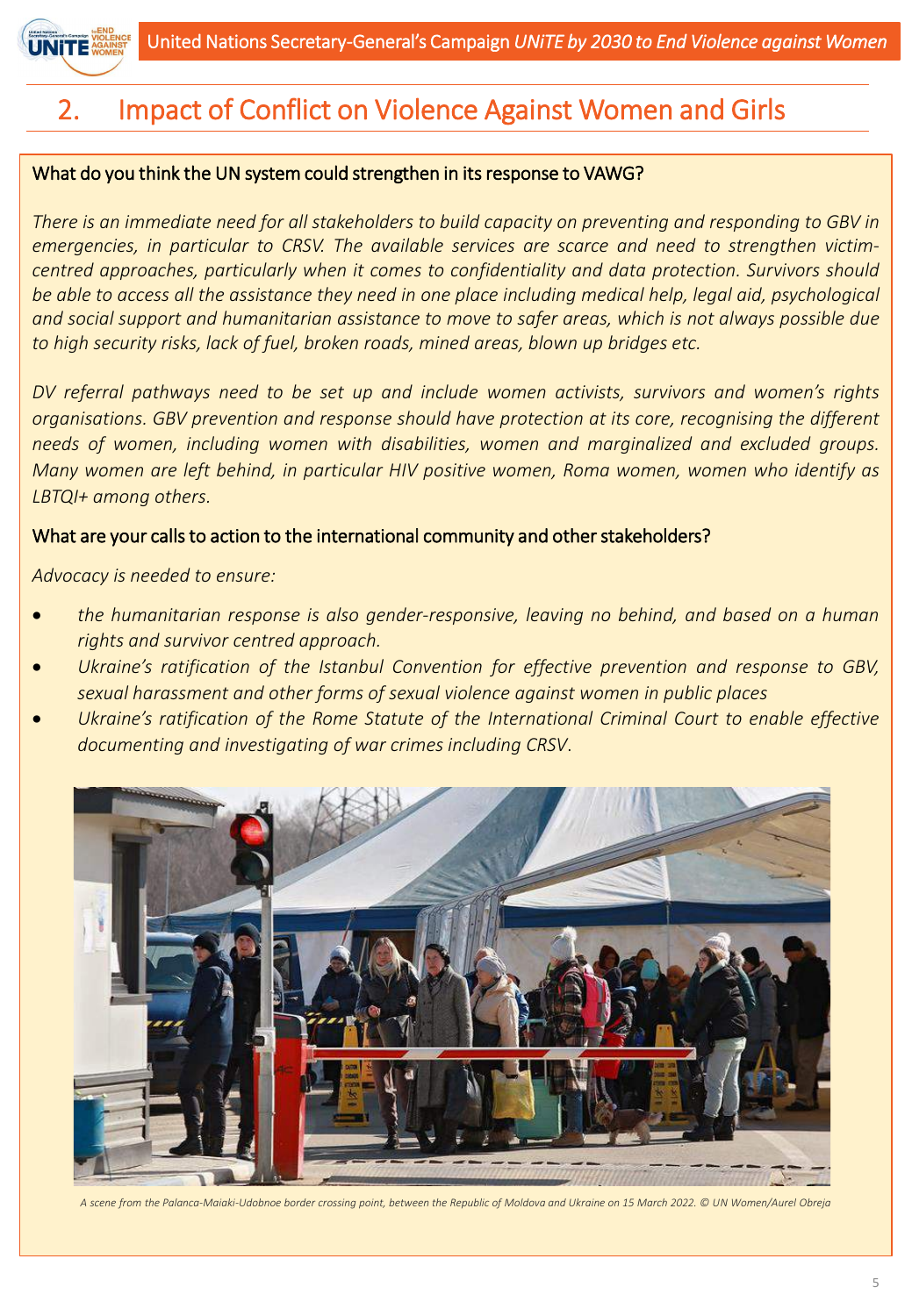

# 3. Response from the International Community

The international community has made efforts to address the impact of conflict on VAWG including through a series of UN Security Council resolutions beginning with SCR 1325  $(2001)^{29}$ that make up the Women, Peace and Security Agenda, building on the Beijing Declaration and Platform for Action and Convention on the Elimination of All Forms of Discrimination Against Women (CEDAW). Ground-breaking SCR 1820 (2008), recognized CRSV as a threat to security and an impediment to the restoration of peace. SCR 1960 (2010) built on this with specific monitoring, analysis and reporting arrangements ([MARA\)](https://www.un.org/sexualviolenceinconflict/tools-for-action/mara/), which aims for timely, accurate, reliable and objective information gathering on CRSV. <sup>30</sup> SCR 2331 (2016) also addresses the nexus between sexual violence and conflict driven human trafficking and forced marriage.<sup>31</sup> Importantly, SCR 2467 (2019) recognizes the need for a survivor centred approach and acknowledges that sexual violence in conflict occurs on a continuum of violence against women and girls, as a result of structural gender inequality and discrimination, affirming the necessity of the participation and empowerment of women as the only viable route to sustainable peace and security. 32



The International Criminal Tribunal for Rwanda (ICTR, 1994) also declared rape to be a war crime and a crime against humanity and in 1998. The ICTR became the first international court to find an accused person guilty of rape as a crime of genocide (used to perpetrate genocide). <sup>33</sup> The Statute of the International Criminal Tribunal for the former Yugoslavia (ICTY, 1993) included rape as a crime against humanity, alongside other crimes and in 2001 became the first international court to find an accused person guilty of rape as a crime against humanity. <sup>34</sup> The Rome Statute of the International Criminal Court, in force since July 2002, includes rape, sexual slavery, enforced prostitution, forced pregnancy, enforced sterilization, or "any other form of sexual violence of comparable gravity" as a crime against humanity when it is committed in a widespread or systematic way. 35

In addition, one of the key outcomes of the Generation Equality Forum was the Compact on Women, Peace and Security and [Humanitarian](https://forum.generationequality.org/sites/default/files/2020-06/GENERATION_EQUALITY_COMPACT_WPSHA_Concept_Note.pdf) Action which focuses on financing and monitoring existing policies and commitments to move the Women, Peace and Security Agenda forward.

Despite these growing efforts, VAWG in conflict and crises continue to be pervasive. In a context of increasingly protracted violent conflicts and humanitarian crises, affecting more people than ever before, coupled with massive displacement exacerbated by climate change and related disasters, VAWG in conflict and crises settings requires urgent attention.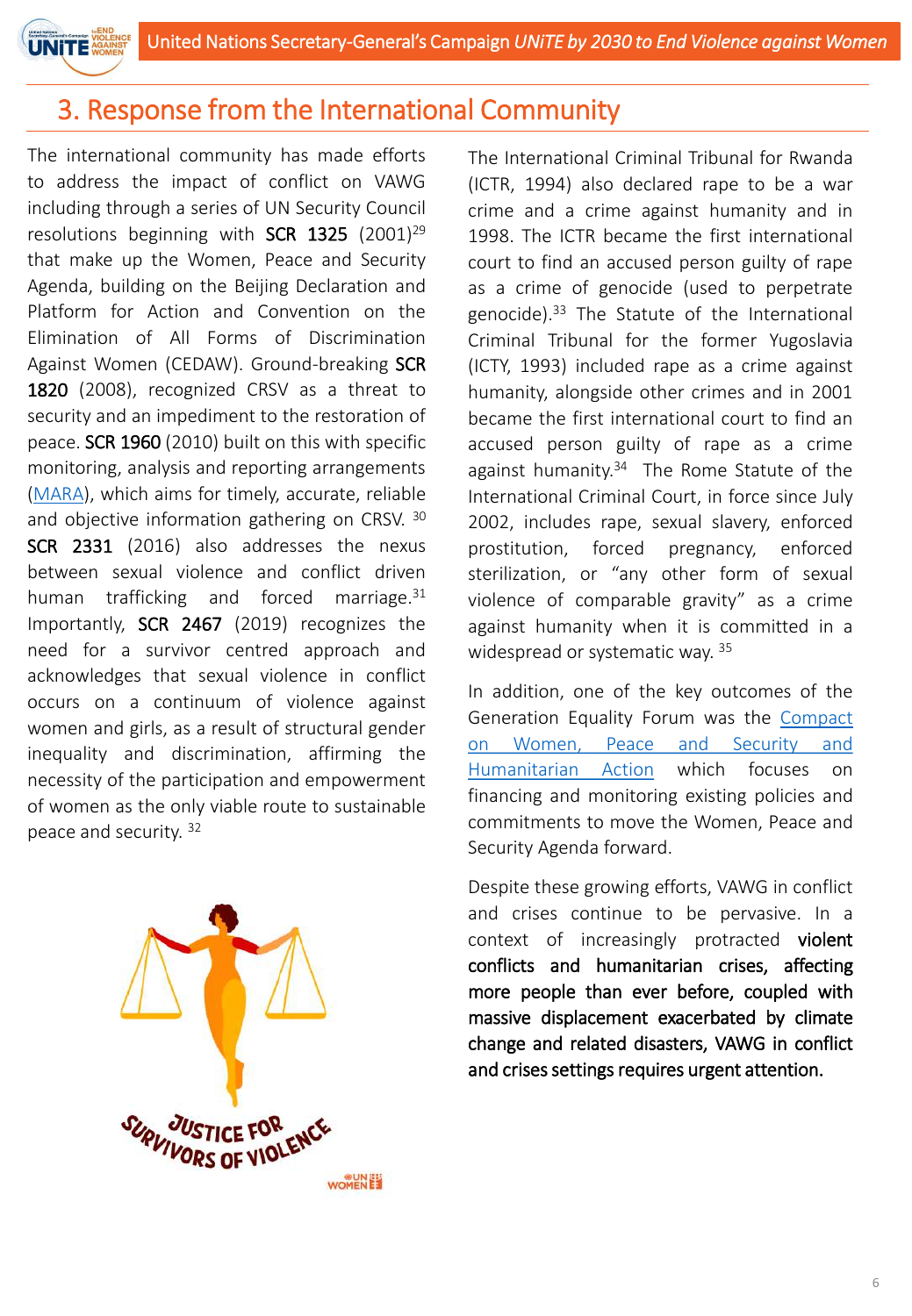

# 4. Advocacy and Call To Action

VAWG is exacerbated in conflicts, but it is a universal problem which occurs across all contexts including in contexts of peace and does not end even when the conflict has ended.

Whilst there is a suite of UN Security Council Resolutions and international law that has begun to address the issue of violence against women and girls in conflict, urgent action needs to be taken to address VAWG comprehensively across the humanitarian, development, peace & security nexus.

All UNiTE Campaign partners including UN and international organizations, governments, civil society and women's rights organizations, private sector, youth groups, universities, sports associations, schools etc. are encouraged to:

- Orange their workplace, schools, communities and online spaces to raise awareness about the impact of conflicts and crises on VAWG between 25<sup>th</sup> May and 25th June 2022.
- Advocate for the ratification of the Rome Statute of the International Criminal Court to enable effective documenting and investigating of war crimes including CRSV.
- Call for the full and effective advancement of the Women, Peace and Security agenda, including Security Council Resolutions focusing on CRSV and the development of National Action Plans addressing conflict related VAWG in line with SC Resolution 1325.
- Call for comprehensive and long-term strategies, programmes and resources to prevent and respond to VAWG across the humanitarian, development, peace & security nexus, prioritizing prevention through tackling the root causes, transforming social norms, strengthening women's economic empowerment, livelihoods and social protection.
- Advocate for increased investments in comprehensive essential services for VAWG and survivor-centred approaches to the prevention and response to conflict related VAWG including through strengthening of justice and accountability mechanisms, and readiness including through emergency livelihoods assistance to survivors of violence including through unconditional cash transfers and national social protection systems.
- Urge the international community and national decision makers to increase funding to national autonomous women's rights organizations including grassroots women's groups to play a lead role in the EVAWG and Peace & Security Agenda and enhance the participation of women and girls in their diversity in peacemaking processes.

66 No one can stop us. We will speak for our rights and we will bring change through our voice. 99 Malala Yousafzai

Call for all stakeholders to have a coordinated and inclusive approach to addressing VAWG in conflict including the involvement of local women's rights organisations, activists and leaders to be integrated into the crisis response and included in decision-making bodies and appeals for funding.

Call for accountability for VAWG and other women's rights violations in an inclusive and survivor-centered manner with a focus on reparations and non-repetition (conflict/crisis countries); and provide the necessary funding to ensure that all national and international investigations and accountability mechanisms have dedicated gender expertise and child rights expertise to document/investigate/prosecute VAWG in line with international standards and to integrate a gender analysis of violations.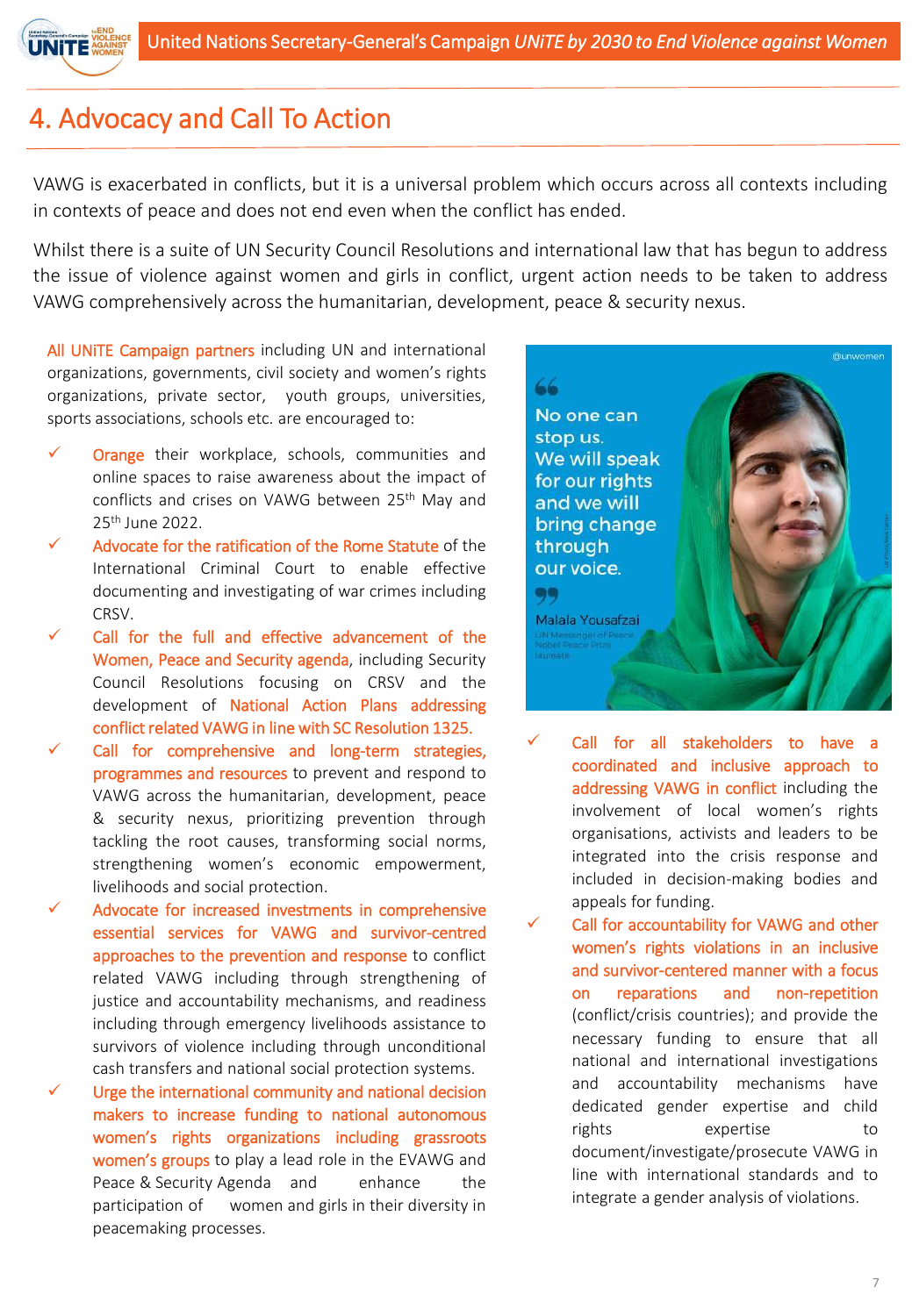

# 4. Advocacy and Call To Action continued

## In Conversation with Ms. Bernadette Sene, UN Action Coordinator

Ms. Bernadette Sene has been the Coordinator of UN Action since early 2019. With more than 18 years of experience working in peacekeeping and humanitarian settings, most recently as a Senior Women's Protection Adviser (Mali) and in Child Protection across several different contexts. Since Ms. Sene joined UN Action, the Network has grown to 21 member entities, developed its Strategic Framework, engaged in knowledge building and catalytic joint initiatives, and is currently revitalising a CRSV public awarenessraising campaign. This short interview was conducted virtually while Ms. Sene was accompanying the Special Representative of the Secretary General on Sexual Violence in Conflict, Ms. Pramila Patten on mission to respond to the war in Ukraine.



*UN Action Coordinator Bernadette Sene (left) with SGSR-SVC Ms. Pramila Patten (centre) during a mission to Ukraine in 2022 © UN Action*

## *a. What are your main prioritiesfor combatting CRSV?*

The prevention of CRSV is a main priority when combatting CRSV. Our work should not start when there is a conflict; our work must start in times of peace, across all countries regardless of their history or culture. For example, it is important that we work with the Security Sector to ensure that they are welltrained in identifying and responding to the early warning signs of CRSV*.* The Security Sector is tasked to protect civilians and they must be equipped with the right knowledge and tools to do so. Prevention also includes addressing the pile-up of small arms, which creates environments conducive to violence, explicit legal reforms that support survivors and those most vulnerable and working to help former combatants re-integrate into their communities to stop the cycle of violence from being perpetrated. Addressing the root causes of CRSV, such as ensuring economic empowerment for those most vulnerable, particularly women and girls, to reduce their vulnerabilities and addressing poverty, lies at the forefront of prevention initiatives.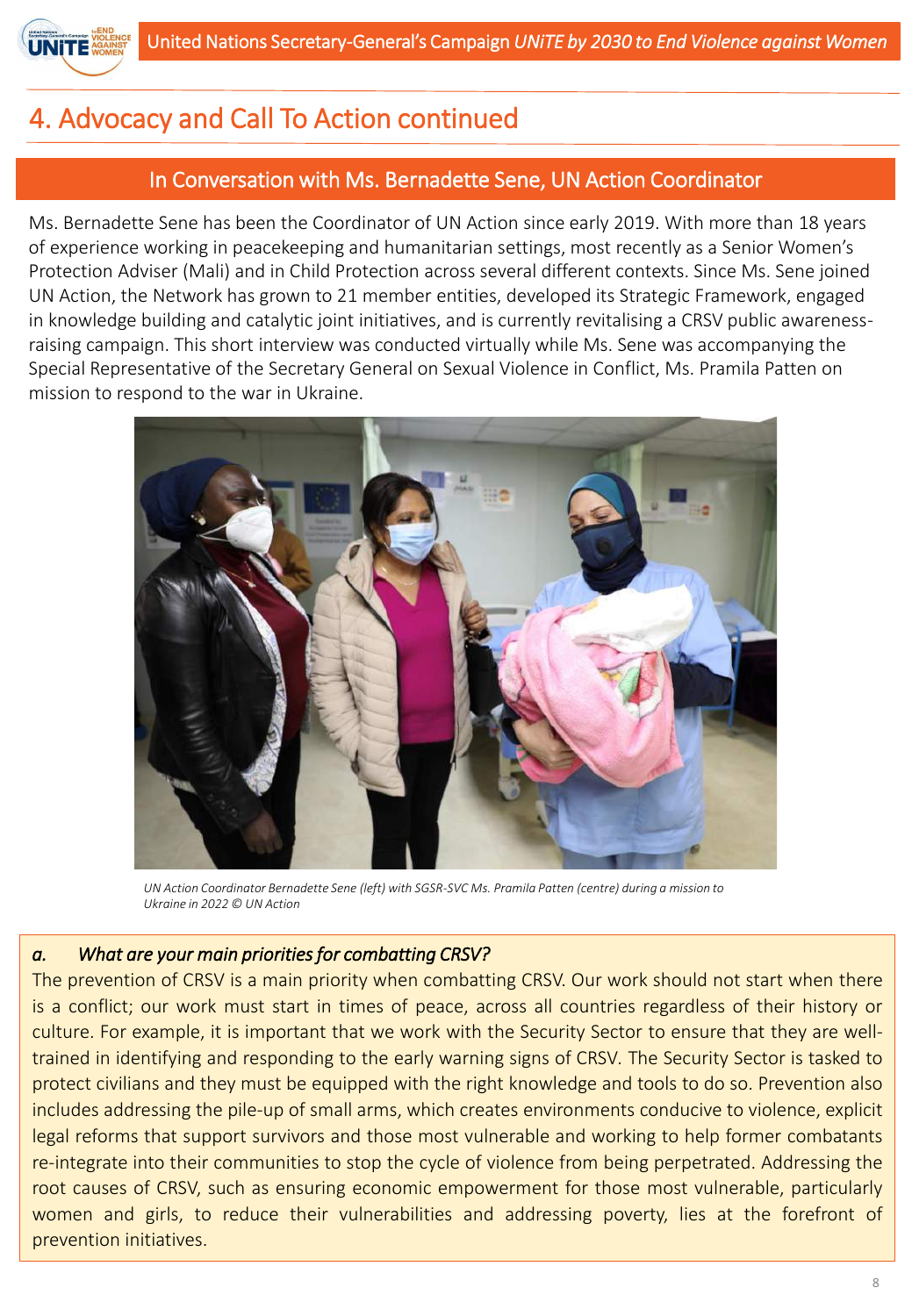

# 4. Advocacy and Call To Action continued

## In Conversation with Ms. Bernadette Sene, UN Action Coordinator

## *b. What isthe most effective way to end CRSV?*

To end CRSV, we must address impunity; if justice and accountability are not included in a survivors' recovery process, within a country's recovery process from a violent outbreak of conflict, CRSV will continue to occur. We know that when people commit CRSV, they do so knowing that the majority of survivors do not report the crimes committed against them due to fear of reprisal, stigma, and rejection. We must shift the shame and blame that remains on the victims onto the perpetrators *and* protect and support survivors.

However, the first thing that comes to mind to end CRSV completely is to make sure that there is no more violent conflict. Conflict is what allows CRSV to occur, where the bodies of people are used as battlefields.

## *c. What can the international community do to support the CRSV prevention and response agenda?*

The international community has been doing a great job at expressing and providing political support, which is why we now have a solid framework to combat CRSV, including the six Security Council resolutions, which are well framed. It is now a matter of effective implementation. The international community must provide the financial support to match their expressions of political will to ensure this implementation.

We, at UN Action, are calling for the international community to support a survivor-centred approach to the prevention and response to CRSV. We need to tailor our initiatives to address the gaps in conflict resolution, peacebuilding, justice and accountability – if these gaps are filled on time, CRSV might not even occur in the first place. We need to support survivors throughout their healing journey, from recovery to reintegration into society, through providing medical, psychological, livelihoods responses, including their pursuit of justice and reparations. However, this multi-sectoral, comprehensive approach needs funds, which is where the international community must step up. UN Action is well equipped to implement these activities, and we know we have the Security Council and Member States standing by us; we only need the resources to empower us to act.

 $\boldsymbol{\mathcal{U}}$ The prevention of CRSV is a main priority when combatting CRSV. Our work should not start when there is a conflict; our work must start in times of peace. " - Ms. Bernadette Sene, UN Action Coordinator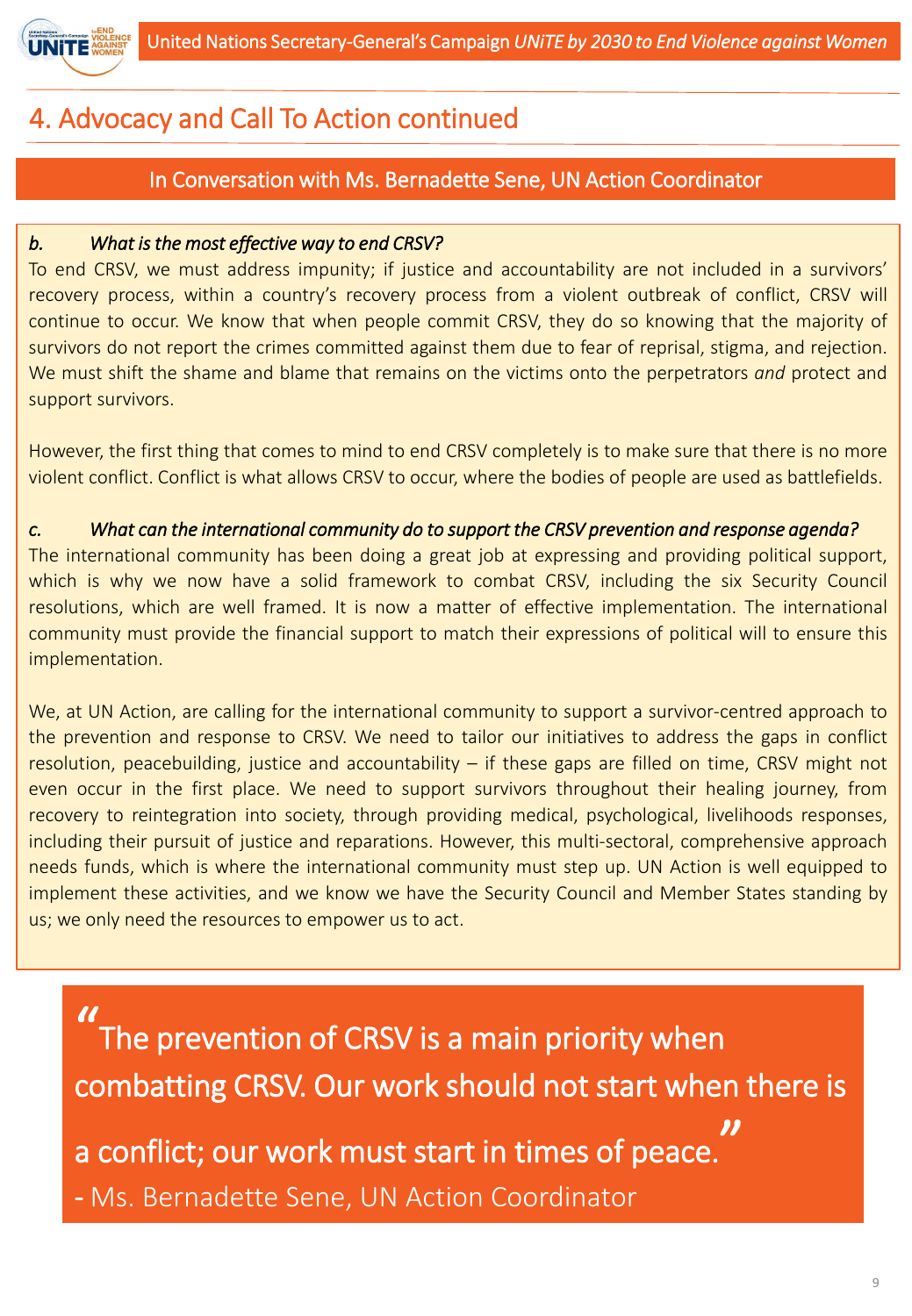



# 5. MAIN PRINCIPLES OF UNiTE CAMPAIGN ADVOCACY

- Honour and acknowledge women's movements and their leadership in the 16 Days of Activism and in preventing and ending violence against women and girls in general.
- ✓ 'Leave No One Behind': Apply a human rights-based approach and focus attention on the most underserved and disadvantaged groups of women and girls experiencing intersecting forms of harm in efforts to prevent and end violence against women and girls.
- Survivor-centred: Take a respectful and 'do no harm' approach to the telling and/or retelling of survivor stories, only with their informed consent and under conditions in which they feel empowered to exercise their agency. This and the empowerment principles are vital for the engagement of survivor advocates/activists on their own terms. All UNiTE partners must ensure that survivor advocates' rights, safety, dignity and confidentiality are prioritized and

upheld. For more information, please refer to Ensuring survivor-centered and empowering approaches.

- Multi-sectoral: Everyone in society has an important role to play in ending violence against women and girls and we all must work together across sectors to address the various aspects of violence against women and girls.
- Transformative: Fostering critical examination of gender roles, regimes and practices, while seeking to create or strengthen equitable gender norms and dynamics for fundamental, lasting changes for women and girls.
- Elevate the voices of young feminists: While the world has been reviewing progress made over the past 25 years since the adoption of the Beijing Declaration and Platform for Action, it is time to create platforms to elevate voices of the next generation of feminists who are shaping their future now.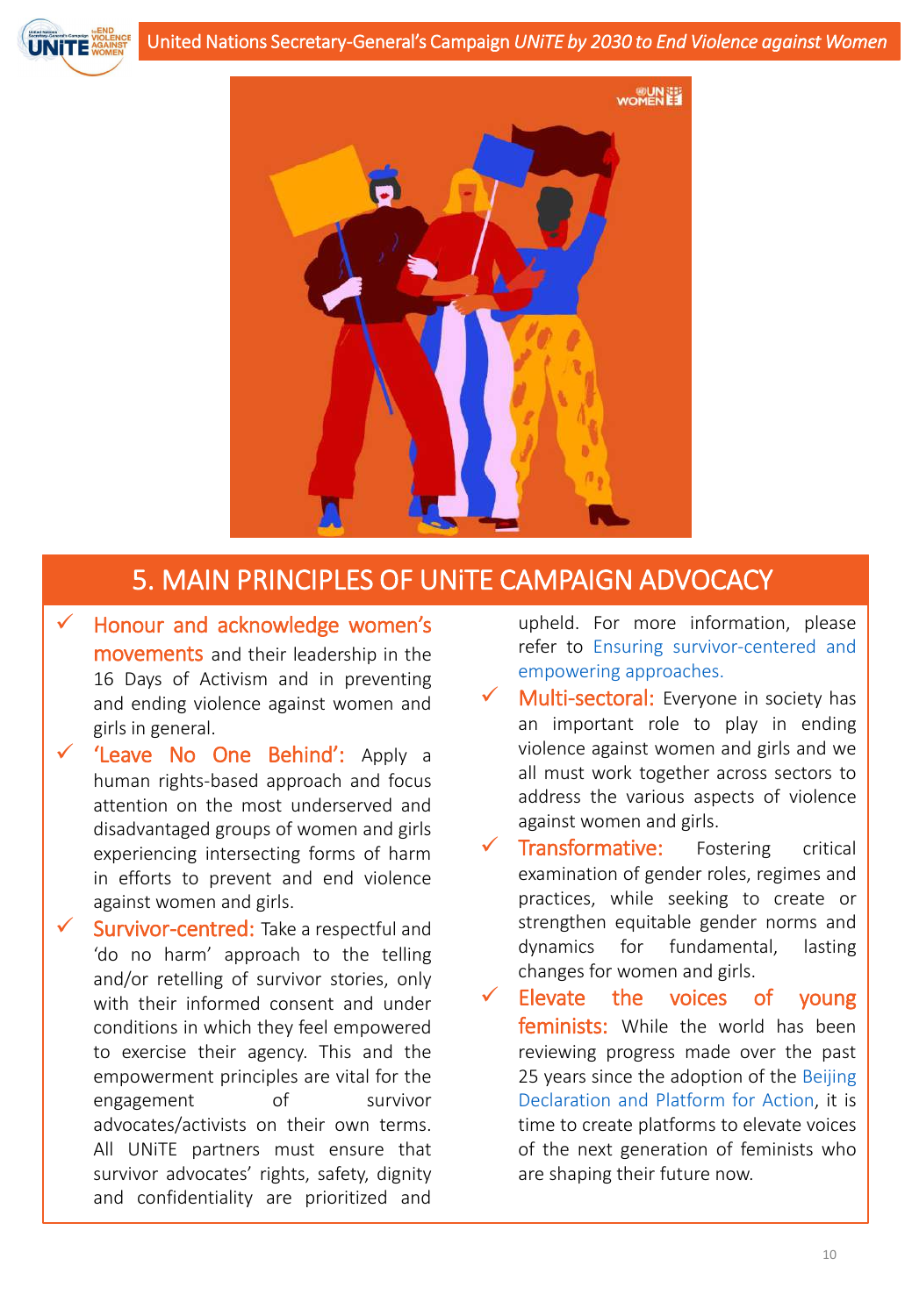

# 6. Suggested Social Media Messages





We need a **V** survivor-centred and **V** trauma-informed approach for preventing and responding to #genderbasedviolence in the context of conflicts. #OrangeDay @SayNO.UNiTE

 $\times$  No gender equality without addressing conflict-related violence against women and girls. #OrangeDay @SayNO.UNiTE

✅Support women human rights defenders, leaders and peacebuilders to end #GenderBasedViolence in conflict and crises. #OrangeDay @SayNO.UNiTE

✅Prevent #GenderBasedViolence in conflict through tackling the root causes and transforming social norms. #OrangeDay @SayNO.UNiTE



Conflict exacerbates all forms of violence against women and girls.

We must act urgently to end #genderbasedviolence in the context of conflicts. #OrangeDay

Read the update from  $@SayNO$  UNITE @UN\_Women

https://www.unwomen.org/en/what-we[do/ending-violence-against-women/take](https://www.unwomen.org/en/what-we-do/ending-violence-against-women/take-action)action

We need a survivor-centred approach to prevent and respond to #GenderBasedViolence in the context of conflicts. #OrangeDay

Read the update from  $@SayNO$  UNITE @UN\_Women

https://www.unwomen.org/en/what-we[do/ending-violence-against-women/take](https://www.unwomen.org/en/what-we-do/ending-violence-against-women/take-action)action

# 7. Events

During the upcoming UN's Protection of Civilians week in May 2022, UN Action, UN Women, OCHA, OHCHR, CARE International, and the Permanent Missions to the UN of Spain, France, and the United States will jointly host a virtual side-event, '*Protection through Prevention: Best Practices to meet the needs of Survivors of CRSV'* on 27 May 2022. The event will highlight how a preventative approach to CRSV could also strengthen the fulfillment of obligations under the protection of civilians' mandate in conflict-affected settings. To attend the event, RSVP [here.](https://forms.office.com/pages/responsepage.aspx?id=2zWeD09UYE-9zF6kFubccDe6KaqqQs5JgstwenhScrFUOTA1MEQyNFY5WTZCT1MxR0FOSVJCSUtCNi4u)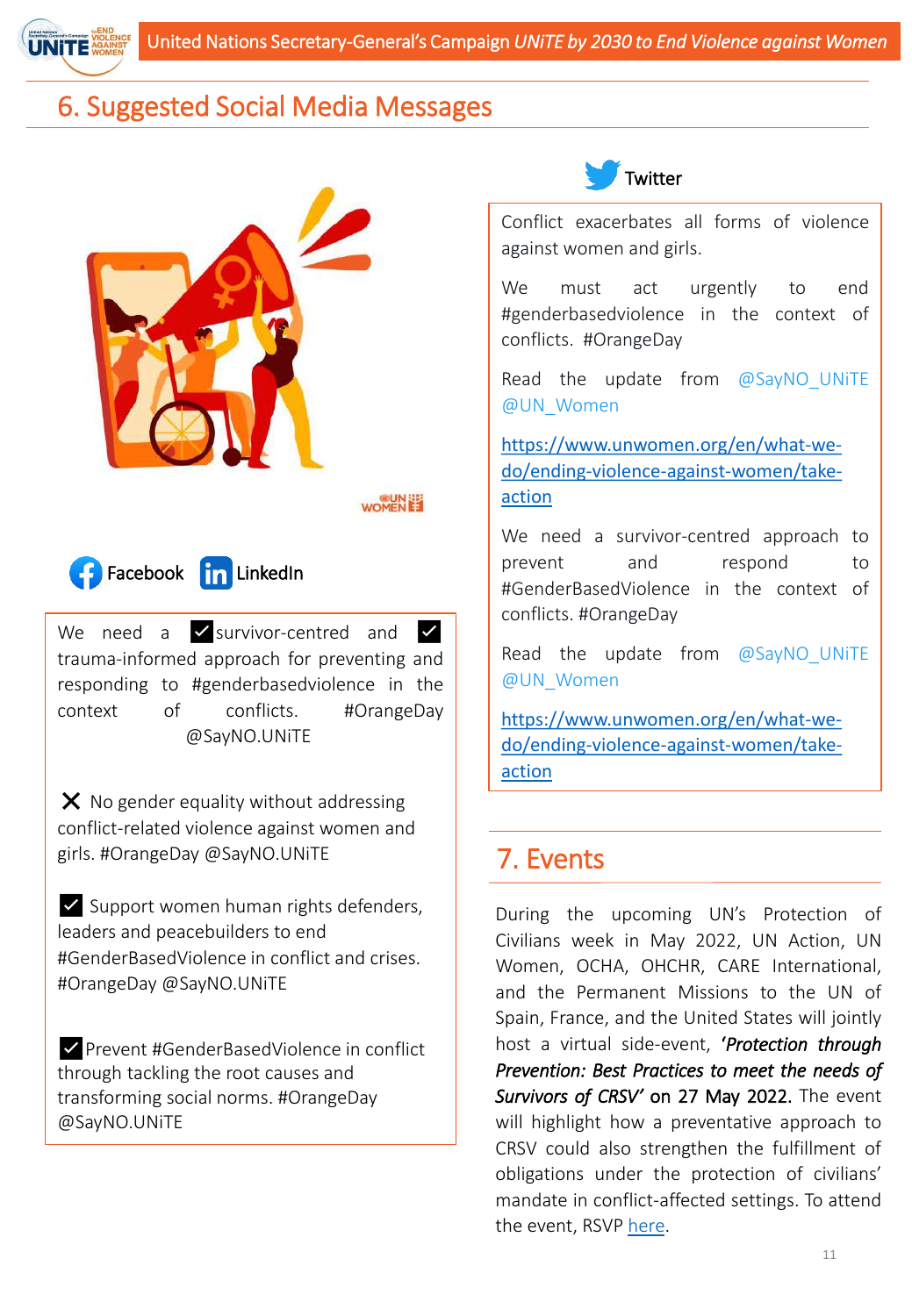

#### UN Action Against Sexual Violence in Conflict Network: Prevention as Priority

Created in 2007, the UN Action Against Sexual [Violence](https://www.stoprapenow.org/about/) in Conflict Network (UN Action) unites 21 UN entities with the goal of ending sexual violence during and in the wake of armed conflict. The Network brings together the collective experience and institutional capacity of the UN system and is the only UN system-wide initiative that leads advocacy, knowledge-building, resource mobilisation and joint programming to prevent and respond to conflict-related sexual violence (CRSV). In accordance with Security Council [resolution](https://undocs.org/Home/Mobile?FinalSymbol=S%2FRES%2F2467(2019)&Language=E&DeviceType=Desktop&LangRequested=False) 2467 (2019), a key priority outlined in UN Action's Strategic Framework (2020 – 2025) is the prevention of CRSV, including addressing its root causes. As a result, Special Representative of the Secretary-General on Sexual Violence in Conflict and Chair of UN Action Pramila Patten, tasked the UN Action to lead the development of a framework for the prevention of CRSV intended to guide key stakeholders in strengthening multi-level, multi-disciplinary efforts to prevent CRSV. The Framework will be launched around the International Day for the Elimination of Sexual Violence on 19 June 2022. The USGSRSV Pramila Patten recently signed a framework of [cooperation](https://news.un.org/en/story/2022/05/1117442) on prevention and response to CRSV in Ukraine.

In 2020 – 2021, the CRSV- [Multi-Partner](https://mptf.undp.org/factsheet/fund/CSV00) Trust Fund (CRSV-MPTF), funded a Somalia based project,<sup>36</sup> to mitigate conflict-related sexual violence (CRSV) and prevent violent extremism, implemented by International Organization for Migration (IOM) and United Nations Assistance Mission in Somalia (UNSOM). The project offered comprehensive support to over 200 women formerly associated with violent extremist groups, many of whom are CRSV survivors. Women were provided basic education, business development and livelihood skills training to promote social reintegration and personal resilience while addressing some root causes of CRSV, such as societal exclusion and economic inequality. The prevention of CRSV is not only a matter of protecting individuals, but also an integral part of broader efforts to prevent conflict and sustain international peace. Read more about UN Action's work [here.](https://www.stoprapenow.org/digital-library/)

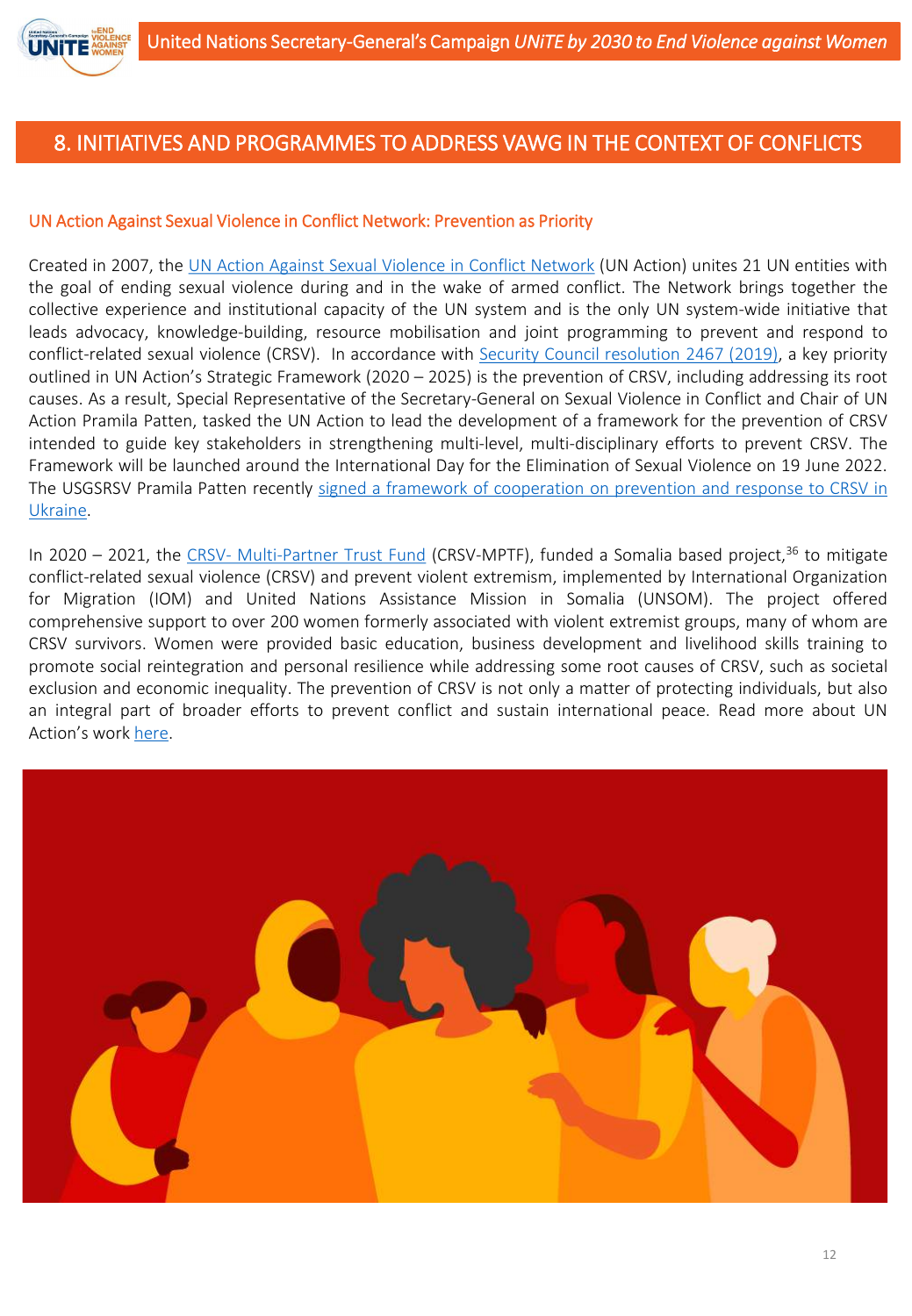

#### UN Women as a member of the UN Action against Sexual Violence in Conflict

UN Women has been a member of UN Action since 2007, as the only UN entity with both a development and Security Council mandate, UN Women has led advocacy efforts within the Network and through its engagement with the Security Council, individual Member States, women's civil society organizations and other stakeholders to tackle gender inequality and impunity as root causes of CRSV.

Since 2020 , with the support of the government of Netherlands, UN Women and UNDP have been supporting access to justice for the most vulnerable women and girls in crisis and conflictaffected and fragile countries, including survivors of CRSV. The programme includes assistance to transitional justice processes, advancing an approach that seeks to transform gender inequality as a root cause of conflict and violence. In partnership with Justice Rapid Response, UN Women has deployed over 100 investigators and advisors to support national and international investigations and accountability mechanisms over the last decade.

UN Women also partnered with the Ombudsman's Office and the Embassy of Norway on the ProDefensoras initiative focuses on prevention and the protection of women leaders and human rights defenders in Colombia who face continuous risks and violence. The initiative focuses on providing women leaders and defenders, their organizations, and communities in Colombia a safe and protective environment to defend human rights and contribute to sustainable development and peace.

Amongst UN Women's main priorities within UN Action for the next year are to support the completion of the Prevention Framework with a strong emphasis on the promotion of gender equality and women's empowerment, including



through advocacy for increased direct support to local women's rights organisations. UN Women is developing its corporate strategy for addressing violence against women and girls across the humanitarian-development-peace (HDP) nexus to support UN Women's vision for the elimination of VAWG throughout the continuum of armed conflict and humanitarian contexts. The HDP nexus encompass efforts to coherently address people's vulnerability before, during and after crises or conflicts, and to bridging the silos of segmented interventions in protracted crisis and humanitarian situations.

## Supporting civil society organizations to end violence against women in Ukraine and **Palestine**

In Ukraine, UN Trust Fund to End violence against women grantee NGO Club Eney continues its lifeline work during the current conflict, for the most marginalized women and girls, particularly women living with HIV, women who use drugs, self-identified women sex workers, and homeless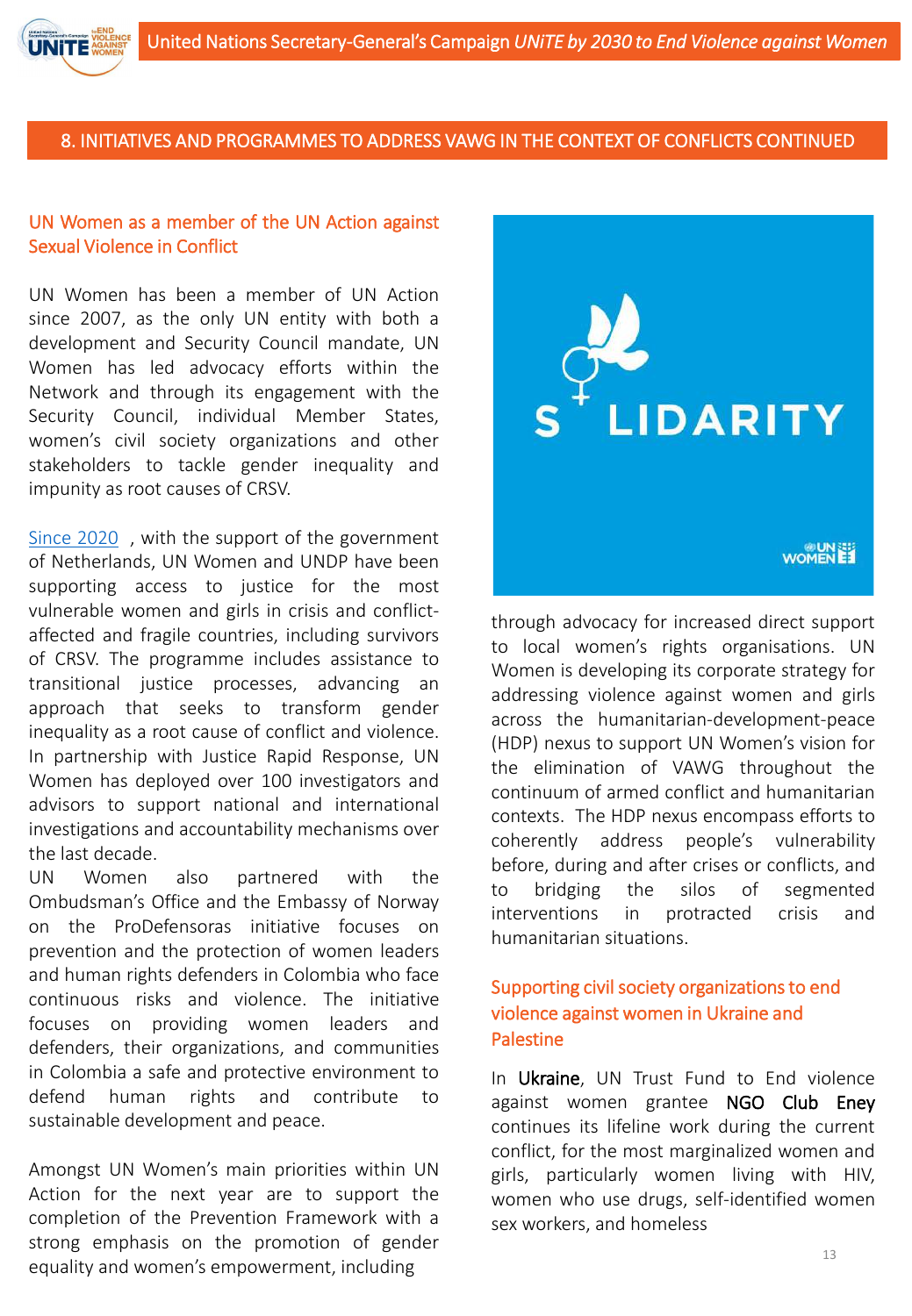women, many of whom are survivors or at risk of violence. Hear from the organization's Chair, Vielta [Parkhomenko,](https://youtu.be/cCHAcOmiZAc) about how this crisis impacts the lives of women and girls, the current reality for the organization and their

response for women and girls in Ukraine. As part of its efforts in amplifying the voices of women and girls in crisis contexts, the UN Trust Fund liaises with its past grantees including the Ukrainian Women's Fund (UWF) which has been transforming its operations to meet the needs of local feminist networks and coalitions to reach women and girls.

In the State of Palestine, women living in East Jerusalem and Area C<sup>45</sup> are largely excluded from government services for survivors of violence, and few NGOs have the capacity to ensure women's safety, a problem exacerbated by, among others, decades of Israeli occupation. The UN Trust Fund supports the Palestinian Counseling Center (PCC) to improve women's and girls' access to justice and protection services, by developing a selfsustaining community-based protection system. Despite communities' resistance from some locations, PCC works with local women leaders to advocate for the projects in these locations. Read more [here.](https://untf.unwomen.org/en/stories/news/2022/04/state-of-palestine-improving-womens-and-girls-access-to-services)

## Women, Peace & Security and Humanitarian Action (WPS-HA) Compact: An intergenerational inclusive movement for action on women, peace and security

As one of the key outcomes of the Generation Equality Forum, the Compact on Women, Peace and Security and [Humanitarian](https://wpshacompact.org/) Action (WPS-HA Compact). The Compact seeks to drive a global movement for implementation of existing commitments on Women, Peace and Security and gender equality in Humanitarian Action. The Compact is a true multi-stakeholder initiative comprised of Member States, UN

entities, Regional Organizations, the Private Sector, and Civil Society Organizations, including academic institutions with UN Women as Secretariat. The 153 Compact signatories are investing in close to 900 combined Compact Framework actions on financing, women's participation in peace processes, women's economic security, and protection and promotion of women's human rights. The annual meeting of Compact Signatories will be held during the week of the October anniversary of UNSCR 1325.

## Preventing conflict and building sustainable peace around the world by engaging women leaders, defenders and peacebuilders

The Department of Political and [Peacebuilding](https://dppa.un.org/en) Affairs (DPPA) integrates efforts to address violence against women within technical support, capacity building and monitoring of conflict prevention, mediation, and peacebuilding. In missions to conflict affected areas such as Colombia, Sudan, Yemen women leaders, human rights defenders and peacebuilders are engaged. In coordination with other UN entities, missions have

condemned attacks against women and girls in public statements and messaging (as done in Sudan and Libya); visiting women human rights defenders at risk to mitigate stigmatization (Colombia); consulting women's organizations around preventing violence against women in politics (Great Lakes); supporting the work of networks of human rights defenders (Central Africa); United Nations Support Mission In Libya (UNSMIL) support for draft legislation on violence against women; and monitoring violence against women including as part of social media hate speech (Tunisia, Iraq). When these issues are included in peace agreements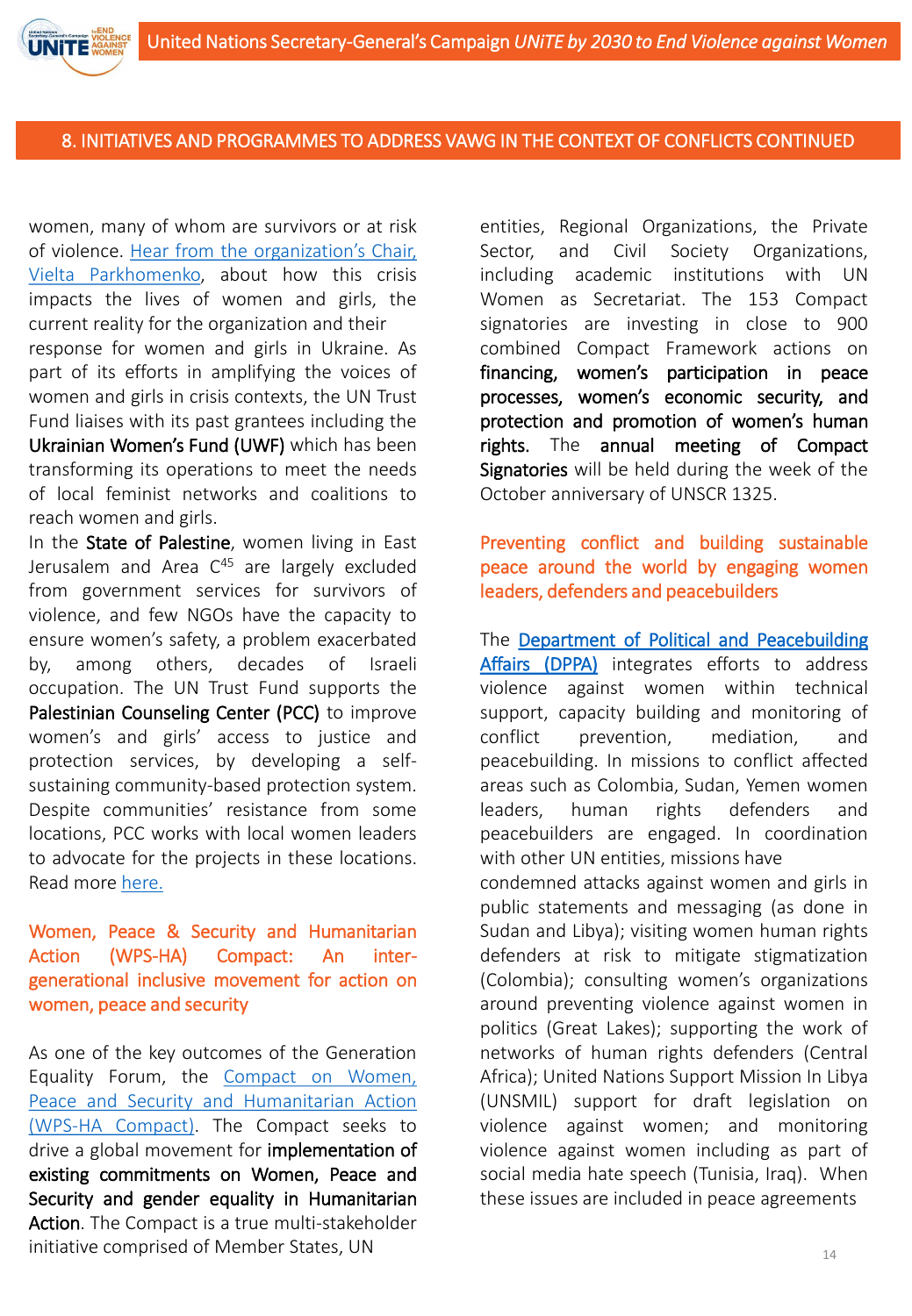– such as the 2016 Colombia Peace Agreement's provision on security guarantees for social leaders, human rights defenders, communities and former combatants, missions also can ensure actions under security guarantees have a gender approach and verity attacks on women leaders and human rights defenders, with respective institutional responses (UN Verification Mission in Colombia).

As part of the UN Working Group on Hate Speech, DPPA has been contributing to the Office of the Prevention of Genocide's development of the UN guidance note on gender-based hate speech, which will be launched in 2022. The Guidance Note would provide an overview of what gender-based hate speech is, the normative framework addressing it, and makes recommendations to support country-level programming to prevent, address and counter gender-based hate speech. It highlights how gender-based hate speech is a common precursor to atrocity crimes; forms part of violence against women in political and public life; and is used to disseminate violent extremist ideologies.



Scenes from a UN verification Mission in Colombia. © Ana Beatriz González y Giovanni Ferma/ UN Verification Mission Colombia

Ensuring access to justice and essential services for survivors of CRSV through multi-stakeholder coordinated programmes

UNFPA, UNICEF, and UNHCR are implementing a project funded by the Conflict-Related Sexual Violence Prevention Multi-Partner Trust Fund (CRSV-MPTF) in Jordan, Lebanon and Iraq to strengthen gender-based violence response services to meet the needs of women and girls including CRSV survivors, helping caseworkers strengthen access and quality of health response for survivors, and rolling out innovative technology (GBVIMS / GBVIMS+) to help GBV caseworkers conduct case management services (remote and in person) more effectively. UNFPA, in its Inter-Agency Standing Committee (IASC) mandated role as lead of the GBV Area of Responsibility within the Global Protection Cluster, ensures coordinated services for all types of GBV and helps to avoid duplication of services.

UNFPA advocates for funded and functional GBV response, including referral pathways, accessible information, and access to the full range of GBV prevention and response services for survivors of CRSV. Recognizing that CRSV is a form of sexual violence recognized in Security Council Resolutions that call for justice and accountability, UNFPA promotes a survivorcentered approach within this work, ensuring service provision and access to lifesaving GBV services for survivors. UNFPA builds the capacity of partners to better understand what constitutes CRSV and what the accountability and justice mechanisms available are, in coordination with broader GBV and protection efforts.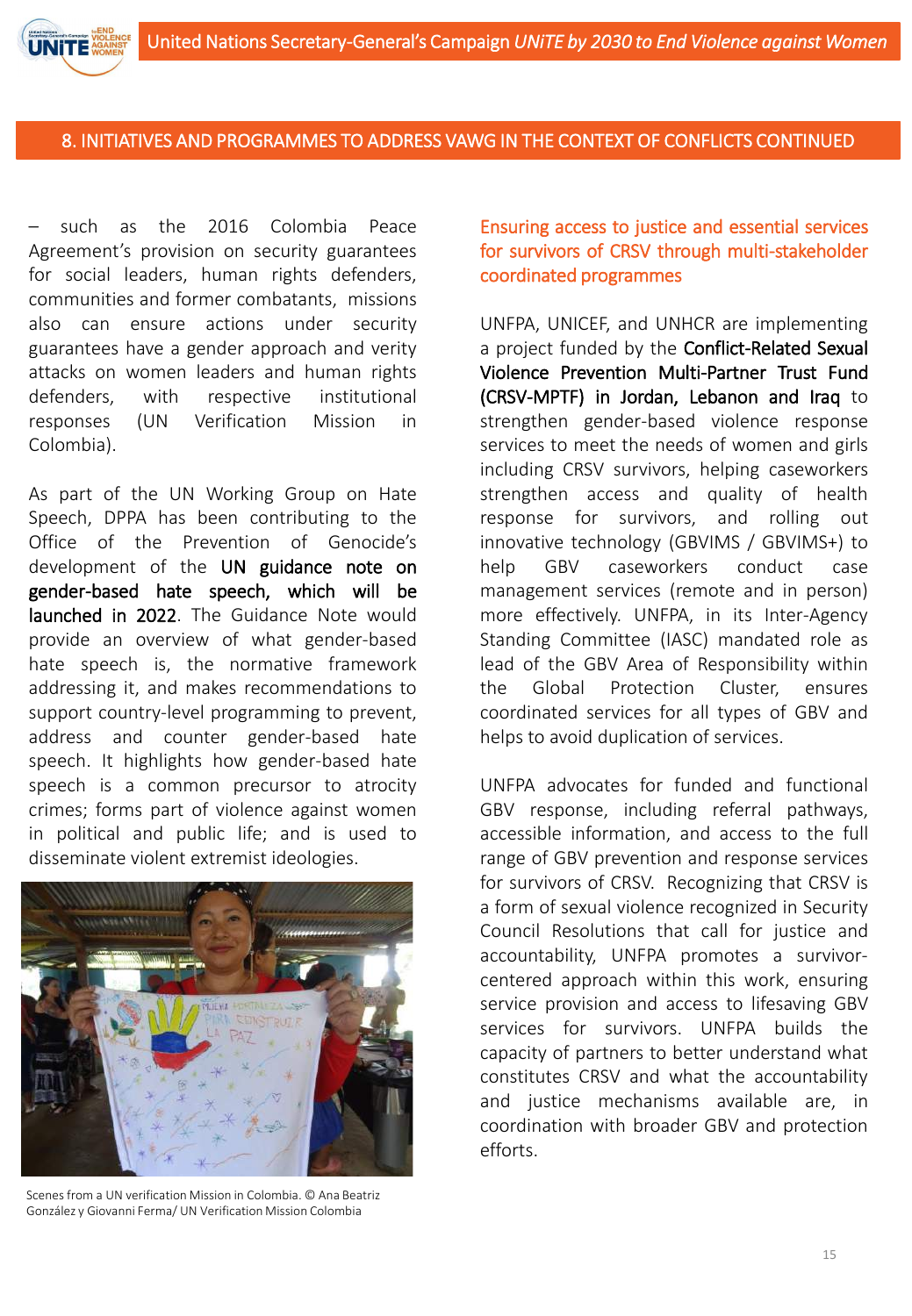## Health sector interventions on GBV in the context of conflict

The World Health Organization (WHO) recognizes that adequate health services to address GBV are essential to ensure life-saving care for women, girls and other at-risk groups and foundational to supporting health system recovery and resilience from natural disaster, conflict, and disease outbreak.

WHO is updating standard-setting guidelines and testing implementation tools to strengthen the health sector response to GBV in humanitarian settings. WHO in 2019 issued updated protocols for Clinical Management of Rape and Intimate Partner Violence (CMRIPV), in collaboration with UNFPA and UNHCR. The GBV in emergencies initiative at WHO has now expanded to Columbia, Peru, Ecuador and in Ukraine and Moldova to addresses migrant and refugee women's vulnerability to sexual and other forms of GBV.WHO is also working with health partners to adapt RESPECT WOMEN, a framework for Preventing Violence Against Women in [emergencies.](https://www.unwomen.org/en/digital-library/publications/2020/07/respect-women-implementation-package)

#### Spotlight Initiative

[Spotlight](https://www.spotlightinitiative.org/) Initiative (SI) works to end violence against women and girls globally through 34 programmes, including within countries that are experiencing conflict or are in post-conflict recovery phases. To respond effectively to crises, Spotlight teams have undertaken programme criticality assessments where needed to determine whether activities are feasible and under which conditions while following United Nations security measures. Teams have also consulted with national stakeholders, European Union Delegations and European Union Brussels, United Nations agency HQs, and the SI Secretariat to identify how to advance implementation when and where possible and are mentioned below.

In Uganda, SI supported the launch of the Africa Women Leaders Network (AWLN) Uganda Chapter, which aims to enhance the leadership of women in the region and has been critical to localizing UN Security Council Resolution 1325 on Women, Peace and Security. SI also works in refugee contexts, and through the rollout and scale up of the SASA! programme, supported an increase in reporting on intimate partner violence and child marriage.



*An image from the Spotlight Initiative programme in Uganda© Spotlight Initiative*

#### Capacity building and partnerships for strengthened advocacy and monitoring

Capacity building efforts - supported by the Spotlight Initiative's (SI) partnership with the Women's Peace and Humanitarian Fund (WPHF) contributed to amplifying women's organizations and women's rights activists' influence and agency to work to end sexual and gender-based violence in contexts of conflict. In Liberia, for example, "Gbowee Peace Foundation'' strengthened the capacity of 150 Peace Brigades, involving 5,380 young women, to better advocate for conflict prevention, a robust response to violence in their respective communities, and the rights of women and girls more broadly.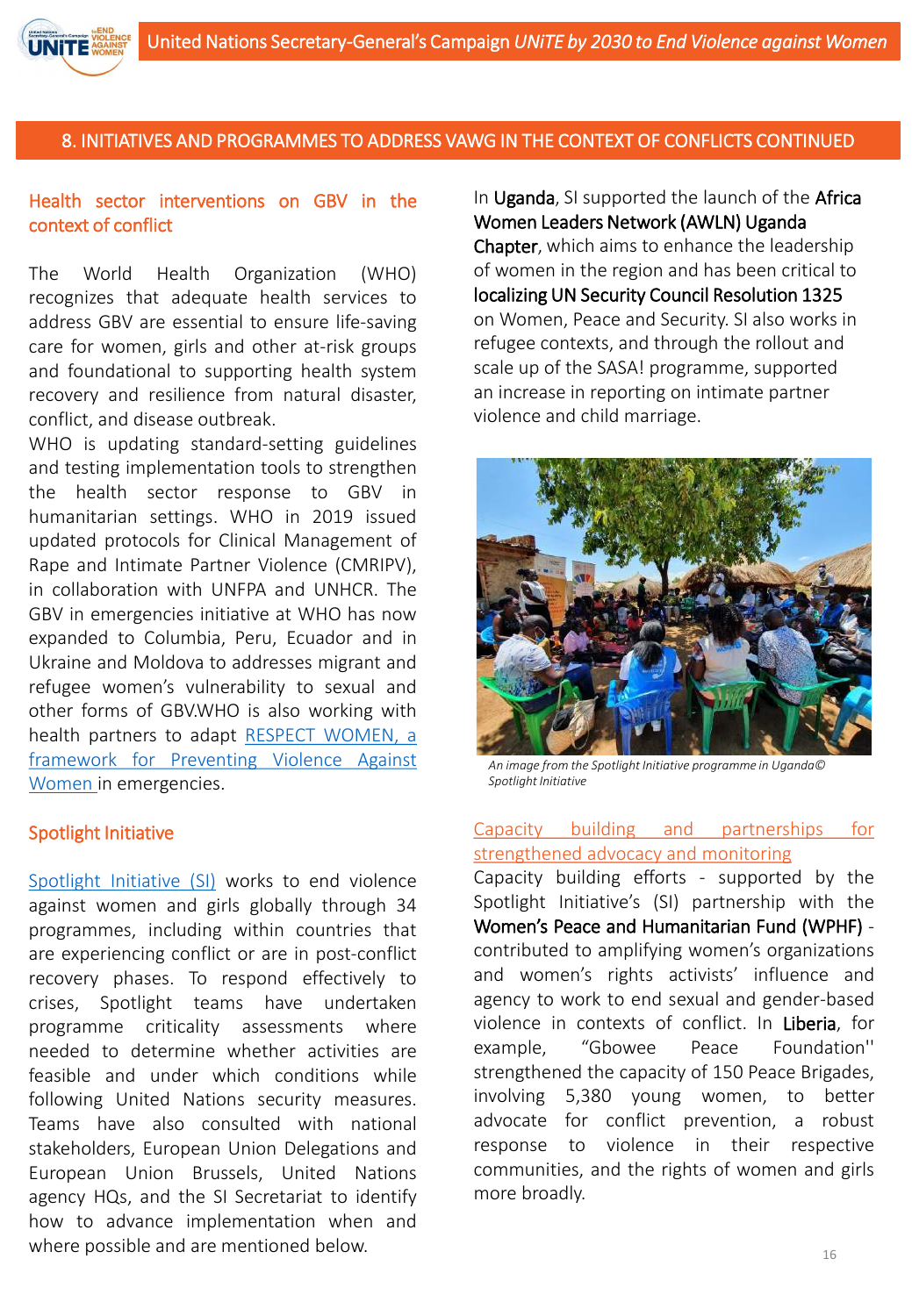

In Afghanistan, given the complex and quickly evolving operating environment, the Spotlight team together with local civil society adapted implementation modalities and interventions which allowed the team to continue to conduct advocacy with the de facto authorities, emphasizing the importance of continuing gender-based violence services.



Afghan women leaders at the UN Headquarters in October 2021 © UN **provided**. *Women/ Amanda Voisard*

Improved access to services including by supporting networks of civil society organizations

In Haiti, where violence has prevented access to certain communities by humanitarian and development actors, SI has supported networks built by civil society partners that collect and share information, and facilitate assistance for survivors, including remote support services (through WhatsApp and other technological platforms) for survivors.

In Kyrgyzstan, SI quickly responded to the fallout of a border conflict in May 2020 that displaced 50,000 women and children. Through the Initiative's partnership with the Ministry of Justice, free legal aid was expanded to support those in the affected province, and psychosocial support was

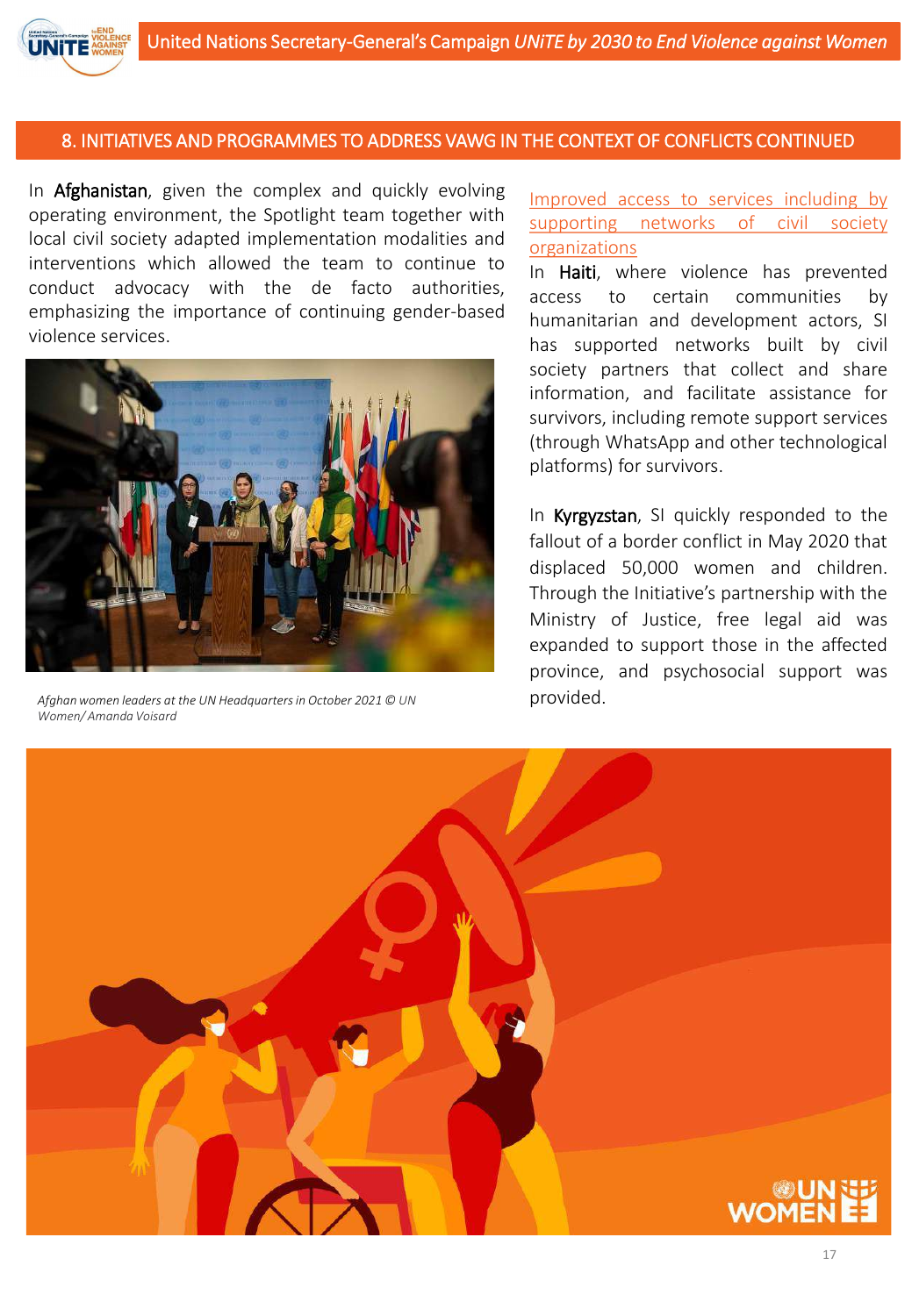

## 9. Relevant resources

- 1. UN Action against sexual violence in conflict (2011). Analytical and Conceptual Framing of [Conflict-Related](https://www.stoprapenow.org/wp-content/uploads/2020/10/Analytical-and-Conceptual-Framing-of-Conflict-Related-Sexual-Violence-UN-Action-network-2011-.pdf) Sexual Violence, UN Action network
- 2. UNICEF, OCHA and UN Action (2011). Strengthening Prevention of [Conflict-related](https://www.stoprapenow.org/wp-content/uploads/2020/10/Strengthening-Prevention-of-Conflict-related-Sexual-Violence-with-Nonstate-Armed-Groups-A-Preliminary-Framework-for-Key-Prevention-Strategies-OCHA-UNICEF-UNA008-2011-.pdf) Sexual Violence with Nonstate Armed Groups: A Preliminary Framework for Key Prevention Strategies, OCHA UNICEF
- 3. UN Action, UN Women and OSRSG-SVC (2011). Matrix: Early Warning [Indicators](https://www.stoprapenow.org/wp-content/uploads/2022/03/Matrix-Early-Warning-Indicators-of-CRSV-Online-Version.pdf) on Conflict-Related Sexual Violence
- 4. Murad Code Project (2020). Draft Global Code of Conduct for Investigating and Documenting [Conflict-Related](https://www.muradcode.com/draft-murad-code) Sexual Violence ("The Murad Code")
- 5. UK Foreign and Commonwealth Office (2017). The International Protocol on the [Documentation](https://www.un.org/sexualviolenceinconflict/wp-content/uploads/2019/06/report/international-protocol-on-the-documentation-and-investigation-of-sexual-violence-in-conflict/International_Protocol_2017_2nd_Edition.pdf) and Investigation of Sexual Violence in Conflict
- 6. UN Department of Political Affairs (2012). Guidance for Mediators: Addressing Conflict-Related Sexual Violence in Ceasefire and Peace **[Agreements](https://www.un.org/sexualviolenceinconflict/wp-content/uploads/2020/06/Background-Doc-1-DPA-Guidance-for-Mediators-on-Addressing-Conflict-Related-Sexual-Violence-in-Ceasefire-and-Peace-Agreements.pdf)**
- 7. UN Peacekeeping (2020). Peacekeeping Operations: Preventing and Responding to [Conflict-Related](https://www.stoprapenow.org/wp-content/uploads/2021/06/dpo_2020_crsv_annual_summaries_report-signed.pdf) Sexual Violence (2020 Annual Report)
- 8. OSRSG-SVC (2021). Model Legislative Provisions and Guidance on Investigation and Prosecution of [Conflict-Related](https://www.un.org/sexualviolenceinconflict/wp-content/uploads/2021/06/report/auto-draft/OSRSG-SVC-Model-Legislative-Provisions-ENG.pdf) Sexual Violence
- 9. UN (2020). The Handbook for United Nations Field Missions on Preventing and Responding to [Conflict-Related](https://www.un.org/sexualviolenceinconflict/wp-content/uploads/2020/06/2020.08-UN-CRSV-Handbook.pdf) Sexual Violence
- 10. WHO (2012). Do's and don'ts in communitybased psychosocial support for sexual violence survivors in [conflict-affected](https://www.stoprapenow.org/wp-content/uploads/2020/10/Dos-and-donts-in-community-based-psychosocial-support-for-sexual-violence-survivors-in-conflict-affected-settings-WHO-UNFPA-UNICEF-UNA015-2012.pdf) settings, WHO UNFPA UNICEF
- 11. UN Action Digital Library on [Conflict-related](https://www.stoprapenow.org/digital-library/) Sexual Violence

# 10. Endnotes

- 1. Global Women's Institute, Conflict and Crisis available at [https://globalwomensinstitute.gwu.edu/conflict-crisis,](https://globalwomensinstitute.gwu.edu/conflict-crisis) accessed 17<sup>th</sup> May 2022.
- 2. [UN Women \(2021\). Measuring the shadow pandemic:](https://data.unwomen.org/sites/default/files/documents/Publications/Measuring-shadow-pandemic.pdf) Violence against women during COVID-19.
- 3. Elsberg et al (2021) "If you are born a girl in this crisis, you are born a problem: Patterns and drivers of VAWG in conflict affected South Sudan", Violence Against Women, Vol 27 (15-16), available at [https://journals.sagepub.com/doi/pdf/10.1177/10778012](https://journals.sagepub.com/doi/pdf/10.1177/107780122199646) 2199646
- 4. Woldetsadik, (2018) "The Long term effects of Sexual Violence on Women and their families: The Case of Northern Uganda", Rand publications, available at [https://www.rand.org/pubs/rgs\\_dissertations/RGSD417.h](https://www.rand.org/pubs/rgs_dissertations/RGSD417.html) tml
- 5. Rome Statue of International Criminal Court (20XX), [Article 7\(g\), available at https://www.icc](https://www.icc-cpi.int/sites/default/files/RS-Eng.pdf)cpi.int/sites/default/files/RS-Eng.pdf https://documentsdds[ny.un.org/doc/UNDOC/GEN/N20/065/40/PDF/N2006540.](https://documents-dds-ny.un.org/doc/UNDOC/GEN/N20/065/40/PDF/N2006540.pdf?OpenElement) pdf?OpenElement
- 6. [https://www.un.org/sexualviolenceinconflict/factsheet-](https://www.un.org/sexualviolenceinconflict/factsheet-2021-report-of-the-secretary-general-on-crsv/)2021-report-of-the-secretary-general-on-crsv/
- 7. Brown, Clare (2019) "Sexual Exploitation and Abuse in Conflict: An International Crime?," American University International Law Review: Vol. 34 : Iss. 3, Article 3, available at [https://digitalcommons.wcl.american.edu/cgi/viewconte](https://digitalcommons.wcl.american.edu/cgi/viewcontent.cgi?article=1982&context=auilr) nt.cgi?article=1982&context=auilr
- 8. Ellsberg M, et al. (2020) No safe place: Prevalence and correlates of violence against conflict-affected women and girls in South Sudan. PLOS ONE 15(10): e0237965 [https://journals.plos.org/plosone/article?id=10.1371/jour](https://journals.plos.org/plosone/article?id=10.1371/journal.pone.0237965) nal.pone.0237965
- 9. Jewkes, R., Corboz, J., & Gibbs, A. (2018). Trauma exposure and IPV experienced by Afghan women: Analysis of the baseline of a randomised controlled trial. *PloS one*, *13*(10), e0201974. [https://doi.org/10.1371/journal.pone.0201974;](https://doi.org/10.1371/journal.pone.0201974)

- 11. Kelly et al, (2021) "Conflict, Displacement and Overlapping Vulnerabilities Understanding Risk Factors for Gender-Based Violence among Displaced Women in Eastern Democratic Republic of Congo" pg20, World Bank Policy Research Working paper 9819.
- 12. UNODC (2018) "Countering Trafficking in Persons in Conflict Situations" available at https://www.unodc.org/documents/humantrafficking/2018/17-08776\_ebook-Countering Trafficking in Persons in Conflict Situation s.pdf
- 13. OSCE (2022) "Recommendations of the OSCE Special Representative and Co-ordinator for Combating Trafficking in Human Beings on the need to enhance antitrafficking prevention amid mass migration flows" available at<https://www.osce.org/cthb/513784>

<sup>10.</sup> Ibid.